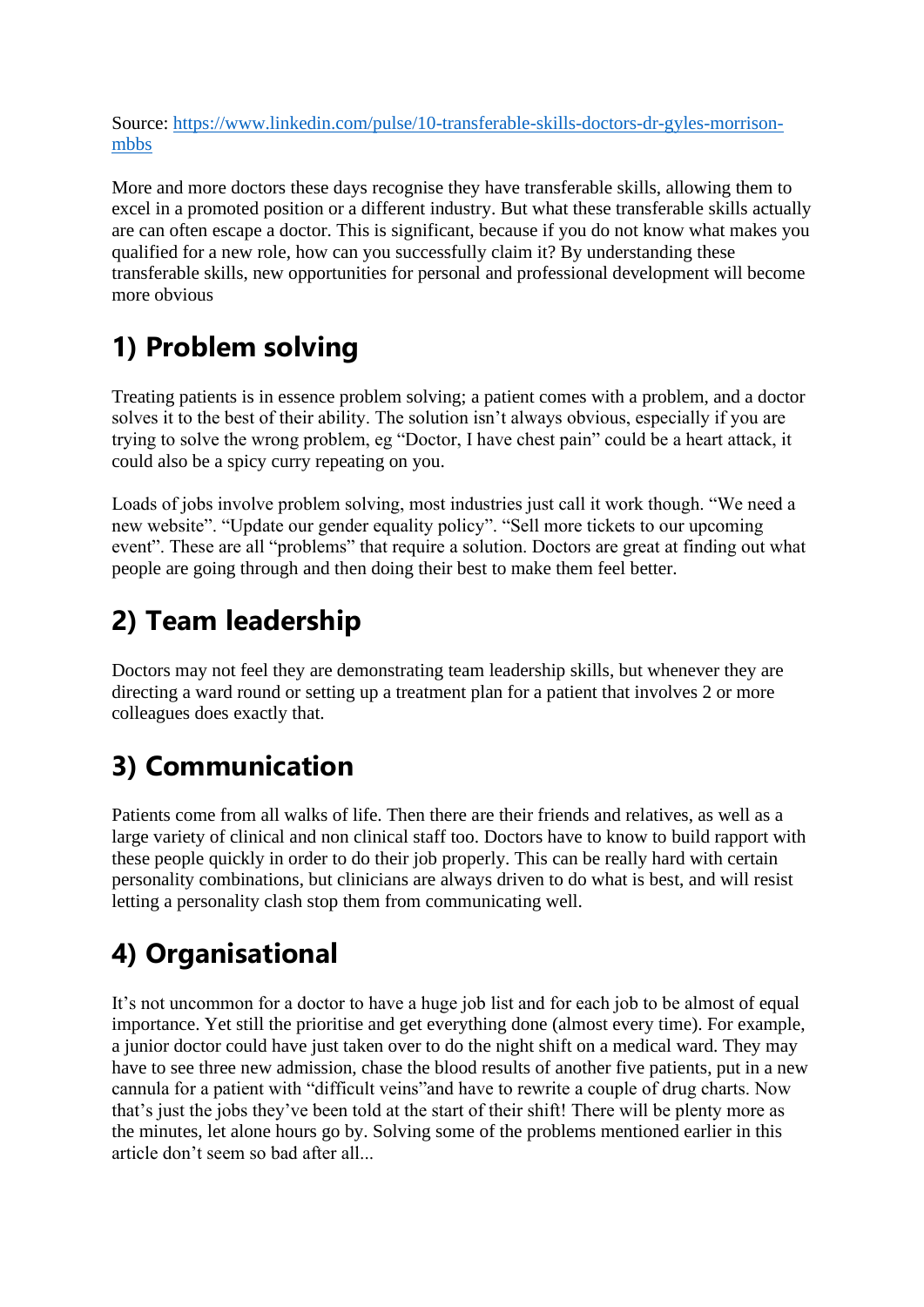### **5) Emotional resilience**

Doctors hear and face some really difficult situations. Death is the obvious one, as well as giving bad news. But then there are all the terrible stories patients and colleagues share too. Everyone hears bad news, but doctors often have to deal with strong emotions daily. Being able to do that all the time should make you emotionally resilient if you continue working as a doctor. It's worth mentioning though that this resilience is strengthened if you don't bottle up your feelings, and instead share your stories with others.

## **6) Compassion**

Following on from emotional resilience, compassion in doctors is really important as it is often a strong motivator to help others. If you are compassionate about people and get to help others through your profession, you are more likely to be loyal to that profession and do a great job.

# **7) Integrity**

There are many ruthless people in business, but without integrity, it's very hard to build trust and rapport. Healthy relationships is necessary when working with others, and being known for being honest and trustworthy will ensure that happens.

# **8) Discipline**

The art of medicine is a discipline. The degree takes at least five years of university study, for some, it can be seven. Then there are the years of service you have to go through in order to become competent. That doesn't happen overnight, but if you can be disciplined enough to get into medical school let alone through it, you can be disciplined for almost anything.

## **9) Focus**

Employers and customers alike love it when you can do everything. Yet rarely will one forgo a focused and determined person for someone who is all over the place. Being unpredictable or worse, predictably unpredictable may be desirable in romance for some, but it's not good in the workplace or for customers. Even if you are creative, you will still have a style that defines you. Focus is good!

## **10) Resourceful**

Generally a doctor is armed with a stethoscope when they start their shift. They find a pen, lose it, then find two more. If they can't get through to the reg on call, they'll speak to a clinical colleague they know. If they arrive in a new environment and don't' know anyone, they quickly get all the information they need to be self sufficient. All this in the pursuit of doing a great job for their patients.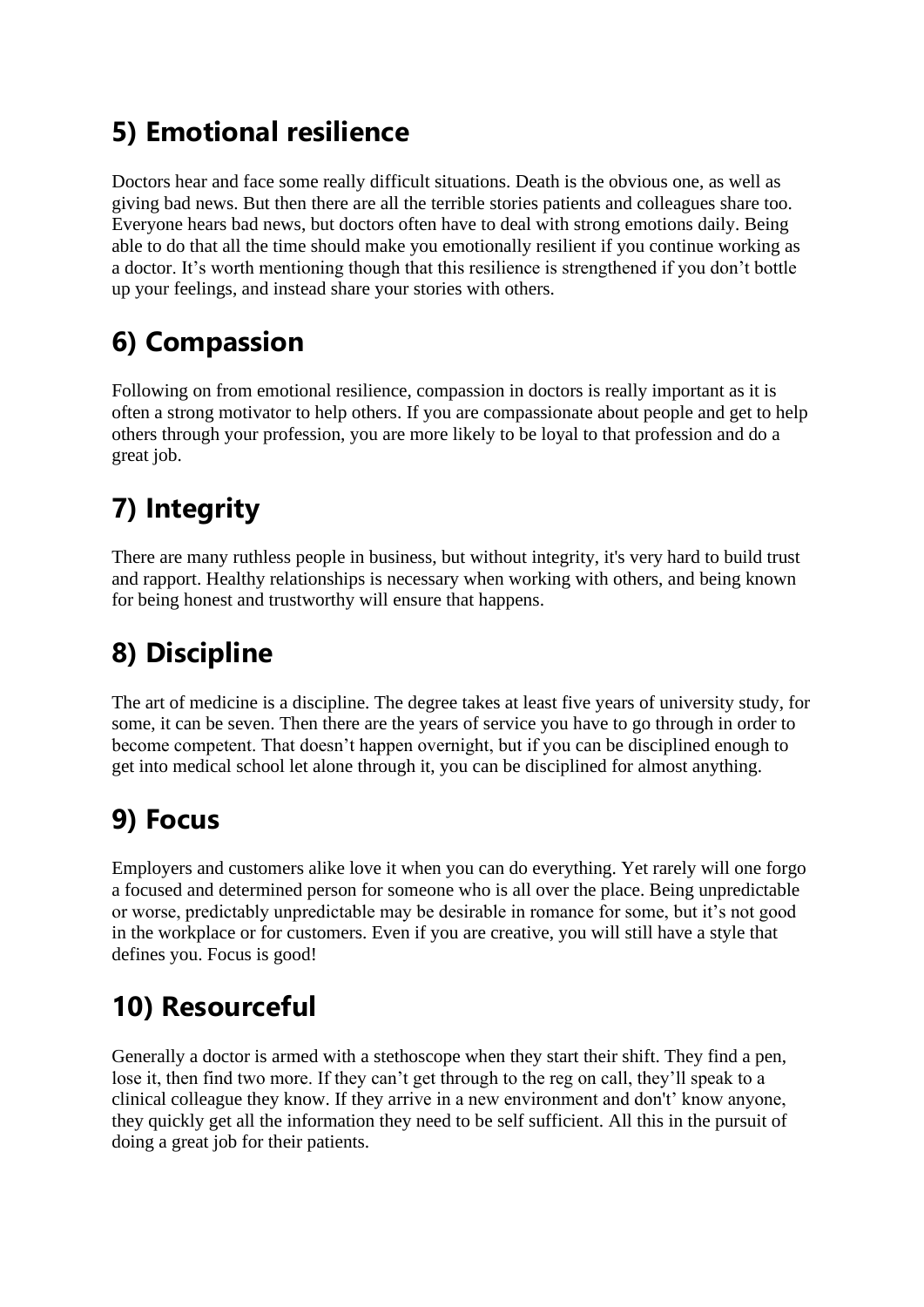### **So remember, you are not just a doctor!**

*I've demonstrated problem solving, team leadership, communication and organisational skills.*

*I'm emotionally resilient, compassionate and have integrity.*

*I'm disciplined, focused, and capable of getting the job done no matter what.*

*I've endured what many others cannot and will not.*

*I'm not just a Dr*

*I'm > a Dr.*

### **What are the main transferable skills?**

- [communication](https://www.healthcareers.nhs.uk/explore-roles/doctors/medical-school/transferable-skills-whilst-medical-school#Information,%20advice%20and%20support%20specifically%20aimed%20at%20doctors%20and%20medical%20students%20can%20also%20be%20accessed%20from%20organisations%20and%20websites%20such%20as:)
- [team working](https://www.healthcareers.nhs.uk/explore-roles/doctors/medical-school/transferable-skills-whilst-medical-school#Team%20working%20skills%20include)
- [management and leadership](https://www.healthcareers.nhs.uk/explore-roles/doctors/medical-school/transferable-skills-whilst-medical-school#Management%20and%20leadership%20can%20include:)
- [planning and organisation](https://www.healthcareers.nhs.uk/explore-roles/doctors/medical-school/transferable-skills-whilst-medical-school#Planning%20and%20organisation%20can%20include:)
- [empathy](https://www.healthcareers.nhs.uk/explore-roles/doctors/medical-school/transferable-skills-whilst-medical-school#Empathy%20involves:)
- [time management](https://www.healthcareers.nhs.uk/explore-roles/doctors/medical-school/transferable-skills-whilst-medical-school#Time%20management%20involves:)
- [taking initiative](https://www.healthcareers.nhs.uk/explore-roles/doctors/medical-school/transferable-skills-whilst-medical-school#Taking%20initiative%20can%20involve:)
- [adaptability and flexibility](https://www.healthcareers.nhs.uk/explore-roles/doctors/medical-school/transferable-skills-whilst-medical-school#Adaptability%20and%20flexibility%20can%20include:)
- [problem solving](https://www.healthcareers.nhs.uk/explore-roles/doctors/medical-school/transferable-skills-whilst-medical-school#Problem-solving%20can%20involve:)
- [networking](https://www.healthcareers.nhs.uk/explore-roles/doctors/medical-school/transferable-skills-whilst-medical-school#Networking%20includes:)
- [research](https://www.healthcareers.nhs.uk/explore-roles/doctors/medical-school/transferable-skills-whilst-medical-school#Research%20skills%20involve:)

**Source: [https://www.healthcareers.nhs.uk/explore-roles/doctors/medical](https://www.healthcareers.nhs.uk/explore-roles/doctors/medical-school/transferable-skills-whilst-medical-school)[school/transferable-skills-whilst-medical-school](https://www.healthcareers.nhs.uk/explore-roles/doctors/medical-school/transferable-skills-whilst-medical-school)**

### **Communication skills include self-confidence and the ability to:**

- hold face-to-face and telephone conversations
- negotiate
- influence others
- listen
- speak foreign languages

### **Team working skills include**:

- working towards a shared goal
- sharing information and pooling skills
- being flexible within a team
- supporting colleagues under pressure
- treating colleagues with respect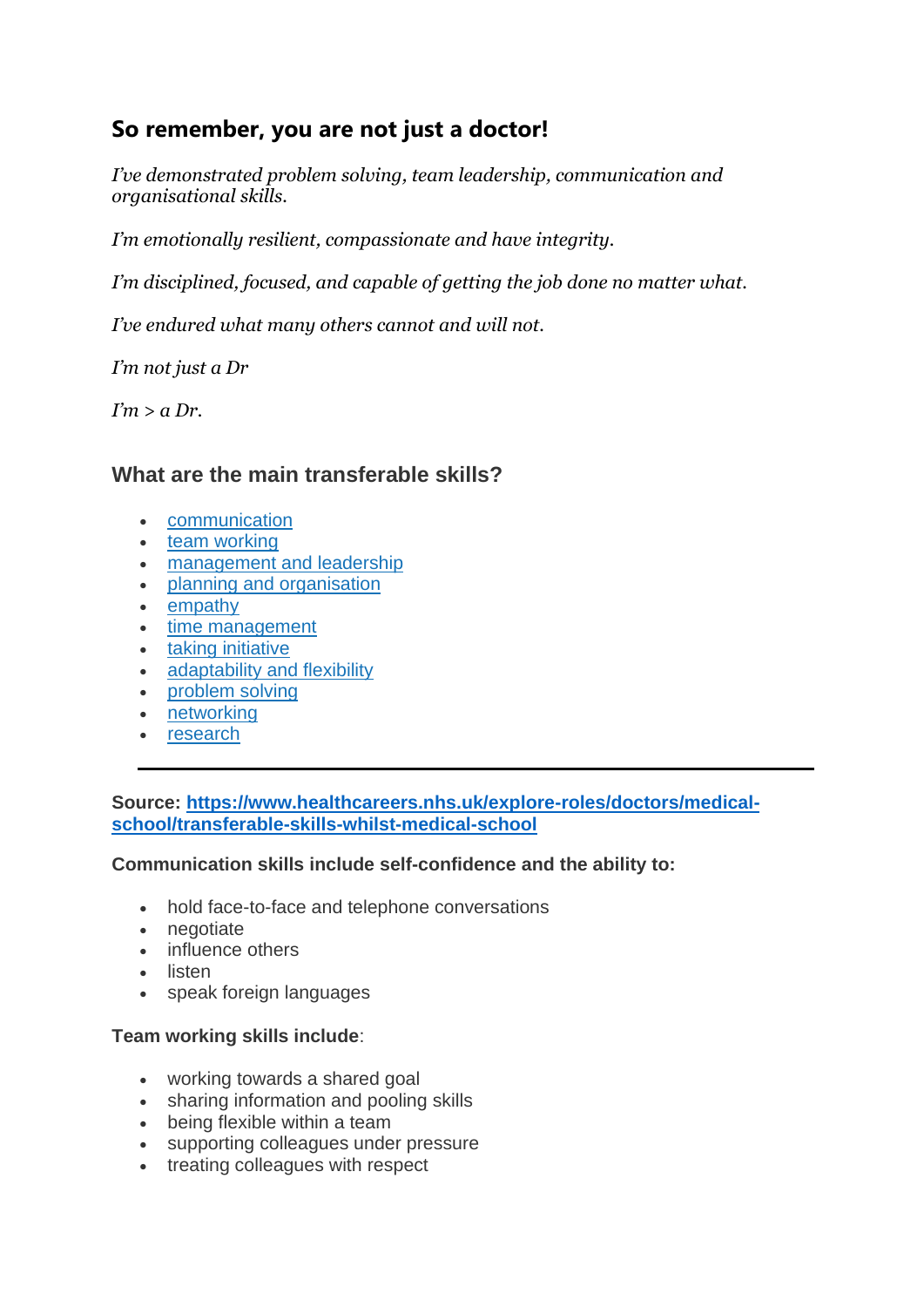• developing open relationships with colleagues

### **Management and leadership can include:**

- setting targets
- taking responsibility for other staff
- motivating people
- delegating
- training others
- making decisions

Find out more about [medical leadership](https://www.healthcareers.nhs.uk/i-am/considering-or-university/studying-be-doctor/medical-school/medical-leadership)

### **Planning and organisation can include:**

- setting schedules and targets
- making arrangements
- monitoring progress towards targets
- working independently

### **Empathy involves:**

- active listening
- asking for feedback
- dealing with complaints and defusing difficult situations
- tact and diplomacy

#### **Time management involves:**

- prioritising work
- multi-tasking
- working under pressure
- meeting deadlines

#### **Taking initiative can involve:**

- coming up with ideas and solutions to problems
- coping with the unexpected
- making proposals for change
- networking

### **Adaptability and flexibility can include:**

- welcoming change
- dealing with challenges
- altering plans or your way of working

#### **Problem-solving can involve:**

• analytical skills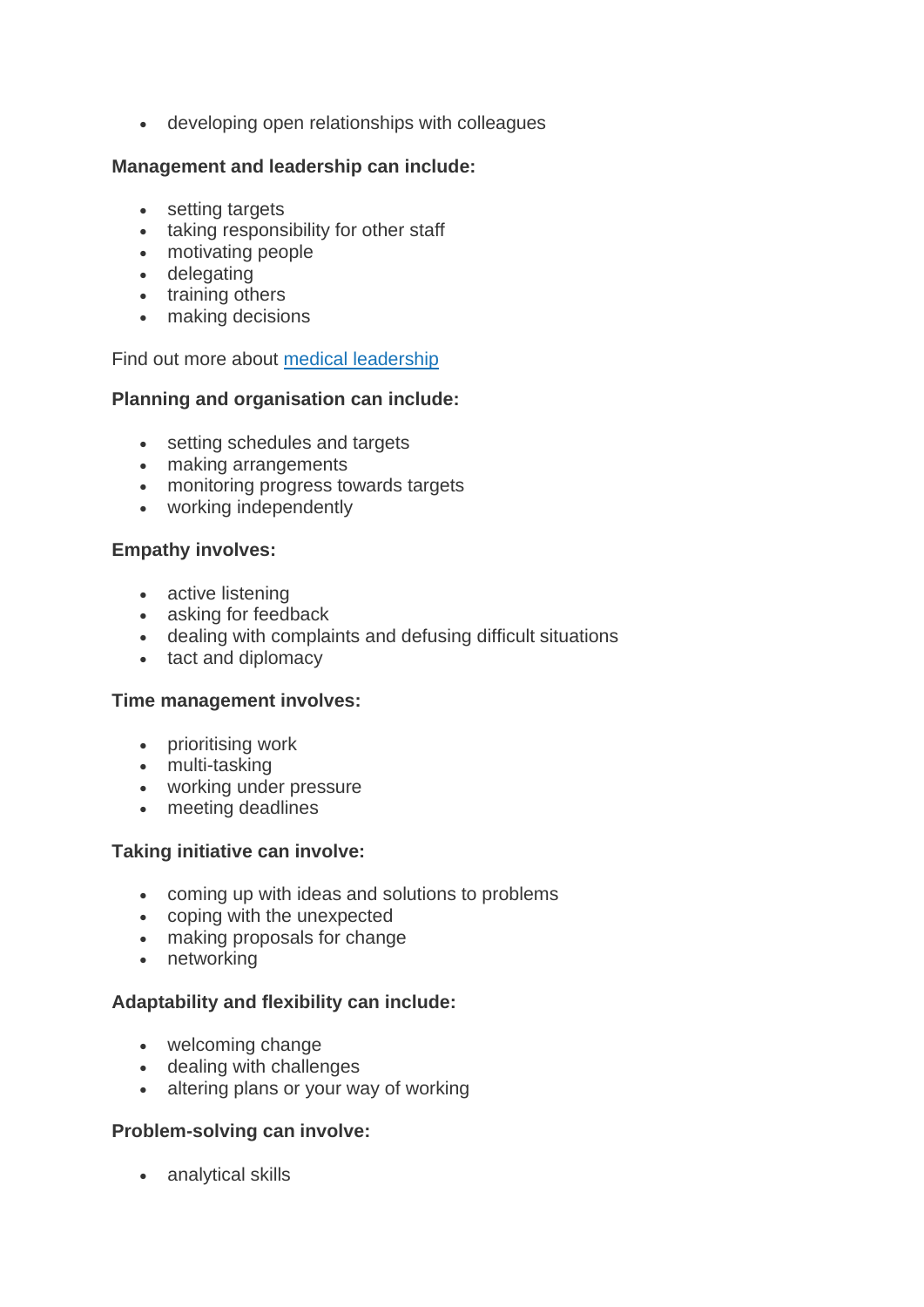- finding solutions to problems or challenges
- overcoming obstacles

### **Networking includes:**

- liaising with people
- being proactive in situations

#### **Research skills involve:**

- planning and prioritising
- internet research
- reviewing literature
- report writing

Source: <http://medicalsuccess.net/alternative-careers/transferable-skills/>

# TRANSFERABLE SKILLS

Doctors have a range of skills that can be applied to several other careers. Didn't know you were so saleable? Here are just a few of the skills relished by other industries:

- Communication skills
- Coordinate multidisciplinary teams and tasks
- **•** Perceptual assessment
- Job task analysis
- Critical analysis
- Utilization review
- Problem solving and decision-making
- Rapid, informed physical assessment
- Critically appraise and Interpret data
- Understanding of social, cultural and ethical health issues
- Ability to Train and Teach
- Work effectively under pressure
- Cope with time constraints
- Endure long and anti-social hours
- Ability to work in a team and independently
- Multitask and appropriately prioritise
- Dealing with emotionally charged situations

Source[: https://www.prospects.ac.uk/careers-advice/what-can-i-do-with-my](https://www.prospects.ac.uk/careers-advice/what-can-i-do-with-my-degree/medicine)[degree/medicine](https://www.prospects.ac.uk/careers-advice/what-can-i-do-with-my-degree/medicine)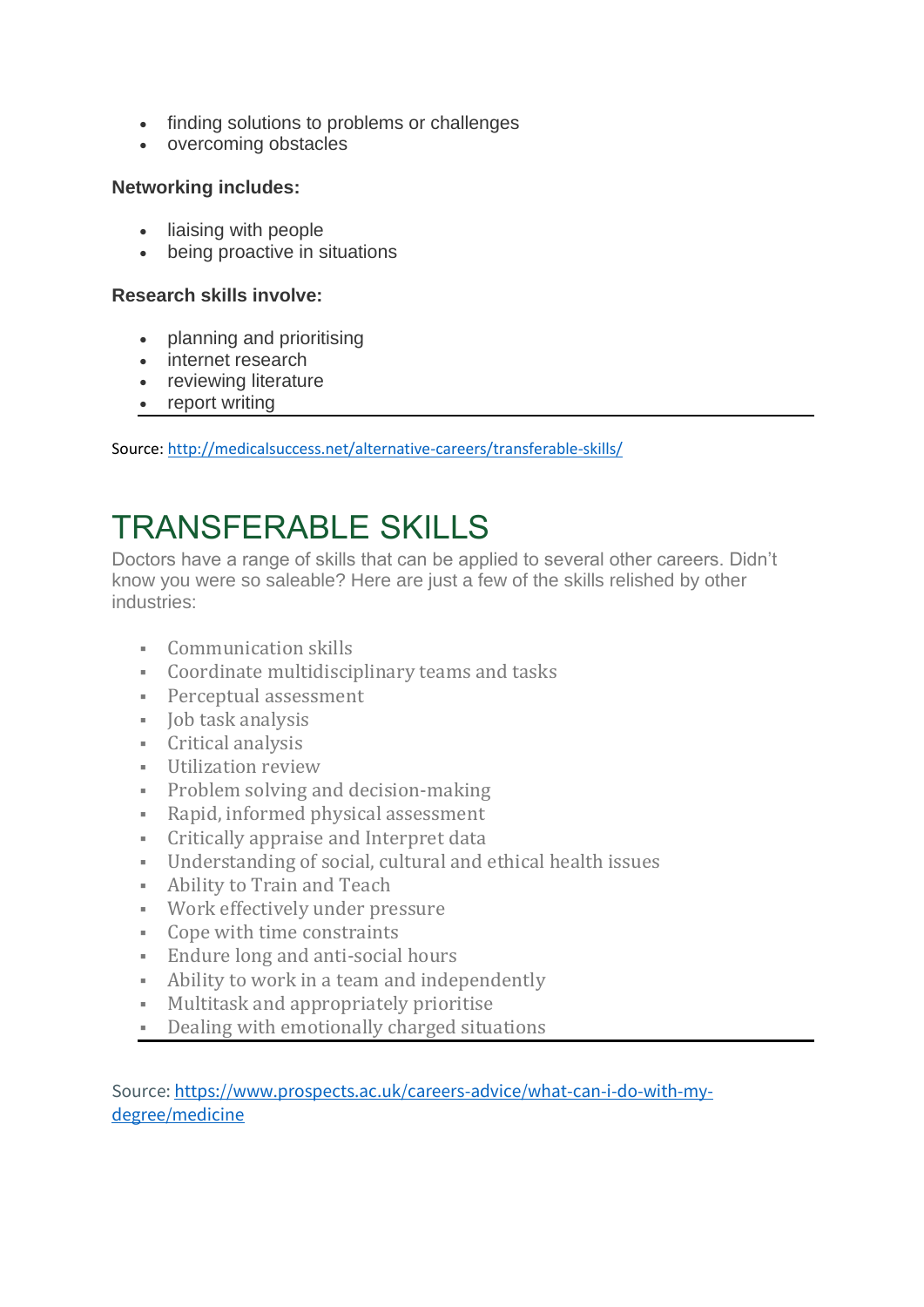Jobs where your degree would be useful include:

- [Adult nurse](https://www.prospects.ac.uk/job-profiles/adult-nurse)
- [Children's nurse](https://www.prospects.ac.uk/job-profiles/paediatric-nurse)
- [Clinical scientist, genomics](https://www.prospects.ac.uk/job-profiles/clinical-scientist-genomics)
- [Epidemiologist](https://www.prospects.ac.uk/job-profiles/epidemiologist)
- [Higher education lecturer](https://www.prospects.ac.uk/job-profiles/higher-education-lecturer)
- [International aid/development worker](https://www.prospects.ac.uk/job-profiles/international-aid-development-worker)
- [Medical sales representative](https://www.prospects.ac.uk/job-profiles/medical-sales-representative)
- [Medical science liaison](https://www.prospects.ac.uk/job-profiles/medical-science-liaison)
- [Mental health nurse](https://www.prospects.ac.uk/job-profiles/mental-health-nurse)
- **[Midwife](https://www.prospects.ac.uk/job-profiles/midwife)**
- [Naturopath](https://www.prospects.ac.uk/job-profiles/naturopath)
- [Paramedic](https://www.prospects.ac.uk/job-profiles/paramedic)
- [Physician associate](https://www.prospects.ac.uk/job-profiles/physician-associate)
- [Research scientist \(life sciences\)](https://www.prospects.ac.uk/job-profiles/research-scientist-life-sciences)
- [Science writer](https://www.prospects.ac.uk/job-profiles/science-writer)

Source:<http://www.otheroptionsfordoctors.com/blog/transferrable-skills-clinical-creative/>

# **Transferable skills: From the Clinical to the Creative**

*Posted by Evgenia Galinskaya on 14 March, 2016*



#### **Blog by Dr. Patrice Baptiste**

During the foundation programme I decided that a gap year was the next step for me; I wanted to take some time out to decide if I still wanted to work as a doctor and if so how I could further my career. I'd always wanted to be a doctor but never really knew what type of doctor I wanted to be. After working for about a year and a half I still had no idea about a suitable career path. I was always concerned with how medicine seemed to overtake my life and how I had to work exceptionally hard to maintain the few interests I had. This prompted me to look at a number of other careers to see if there would be something I could do instead of medicine or in conjunction with it.

I started writing articles throughout my second year because I always enjoyed writing, especially creatively. From a young age, writing was an outlet for me and I would write for hours, writing wherever and whatever came to my mind. Although my articles were not 'special' in any way they gave me the confidence to continue to write and I saw writing as a potential career. I currently work as a freelance medical writer and I have now written for some of the major medical organisations such as the British Medical Association (BMA), the British [Medical](http://blogs.bmj.com/bmj/2016/02/01/patrice-baptiste-what-is-the-future-of-the-nhs-or-is-medicine-losing-its-appeal/) Journal (BMJ), the Medical [Protection](http://www.medicalprotection.org/uk/for-members/doctors-in-training/new-doctor-articles/new-doctor-articles/tales-from-the-wards-f2-in-the-surgical-high-dependency-unit) [Society](http://www.medicalprotection.org/uk/for-members/doctors-in-training/new-doctor-articles/new-doctor-articles/tales-from-the-wards-f2-in-the-surgical-high-dependency-unit) (MPS) and the Support for Doctors [Network.](http://www.support4doctors.org/detail.php/86/mental-health-issues-among-doctors?category_id=16&subcategory_id=493) I also contribute to an online news [website](http://www.thecanary.co/author/patrice/) and to the medic footprints website. I now publish content on my own [blog](http://www.infinitypages.wordpress.com/about-me) and I am due to publish a collection of poems this spring/summer. I have realised that there are many opportunities out there for